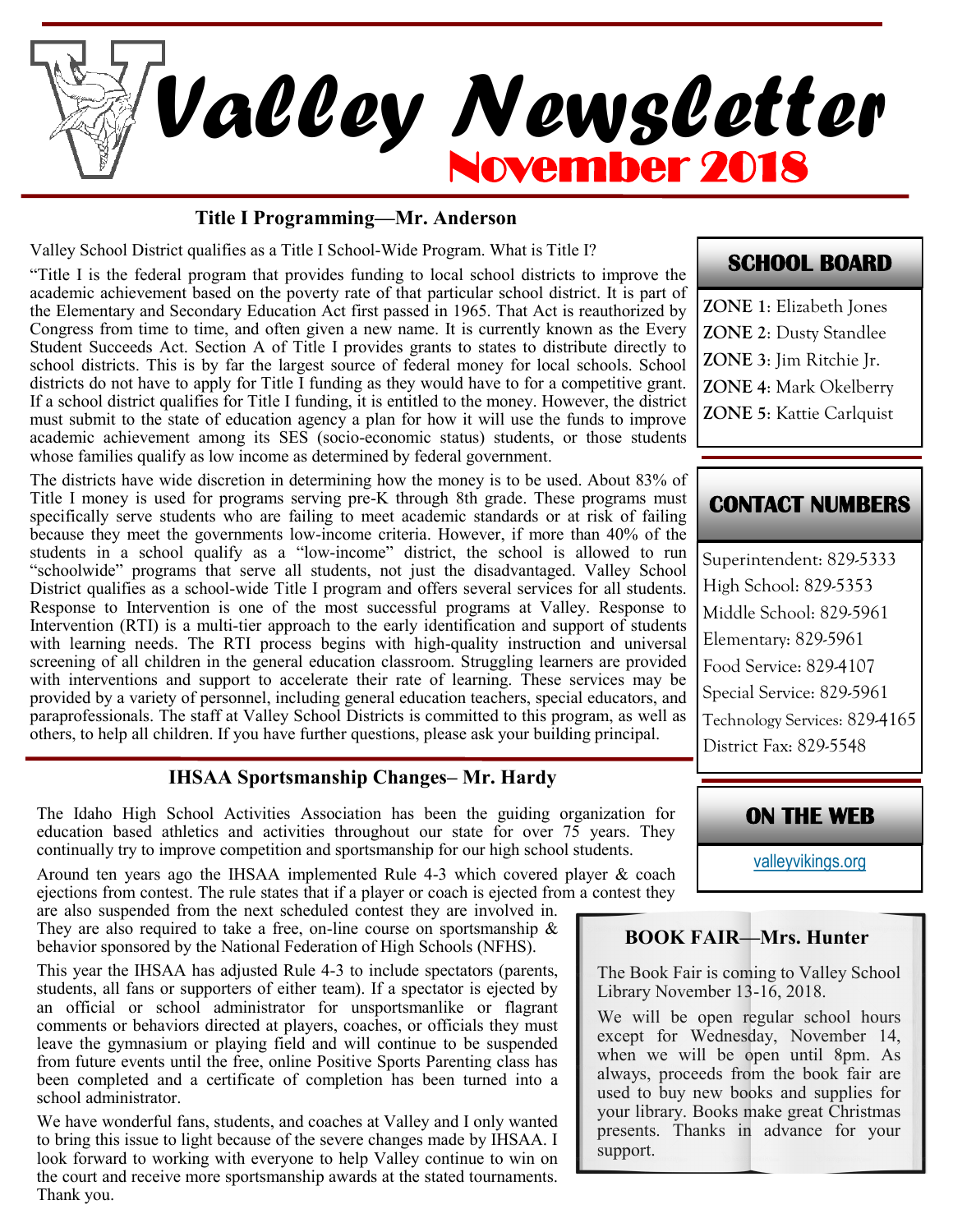#### **Cross Country– Coach Hunter**

The girls placed 2<sup>nd</sup> at the district meet and the boys won their sixth straight district championship, qualifying both teams to compete in the state meet in Lewiston on October  $27<sup>th</sup>$  This is the first season both teams have qualified to compete in the state meet since 2013.

The girls capped off a fun year by earning  $3<sup>rd</sup>$  place at the state meet. The first state trophy since 2006! The girls set five personal records in the process. Individual medalists were Analine Gonzalez at  $10^{th}$  and Kelsey Henry  $20^{th}$ . Garrett Christensen, Adam Elorrieta and Jadyn Peltier all medaled, placing  $4<sup>th</sup>$ , 7<sup>th</sup> and  $8<sup>th</sup>$  respectively. All seven boys ran personal records to place 2nd overall as a team.

We'd like to thank the Booster Club, parents and community for your support of the Cross Country program.

#### **Middle School Cross Country– Coach Hunter and Coach Christensen**

The Valley Middle School Cross Country team weathered some weather. Their first practice was run on 103 degree day and their last meet occurred in Gooding where it was about 55 degrees and raining and blowing. They persevered and had a great season. Learning to push their bodies to run a distance as well as learning to set goals and act as a team were part of their achievements. They ran up and down a mountain, they ran in the desert, on a fairground and on a golf course. Mrs. Hunter and Mrs. Christensen commend them and thank them for their efforts. They were a nice group to work with.

### **Middle School Volleyball– Coach Juker and Coach Tinoco**

The 8th grade Lady Vikings ended the season with 5 wins and 5 losses. Even though we did not make it to the tournament this year, the girls had a great amount of growth as they learned their offensive rotation and how to persevere when things were not going in our favor. This has been a fun year with a great group of girls who will be successful as future Lady Vikings. It will be exciting to watch their athletic future in years to come. One last quote- "I've worked too hard and too long to let anything stand in the way of my goals. I will not let my teammates down and I will not let myself down." Mia Hamm (soccer player) Good luck, girls! Coach Juker

The 7th grade volleyball team had a great season. We won 7 games with 3 losses. They were a fun group of girls. They worked really hard this year and learned a lot. Coach Tinoco

### **High School Volleyball– Coach Clark**

As the season comes to a close, I want to thank everyone for a great season. The girls worked really hard this season and improved a lot. We ended up third in our conference with a record of 13-8. I want to thank all the parents for team dinners, snacks, and all the support given throughout the year. Thank you to all the fans that came out and supported us this year. Thank you to the girls for grinding it out all season long and when it got tough they never gave up. Last but not least, thanks to Broganne Mangum for dedicating herself to the team for the last four years. She will be missed.

We have some really exciting news; the varsity volleyball team is the Idaho 1A Academic State Champion. That is a huge accomplishment and they should be extremely proud of themselves. We get to go up to the State Tournament and pick up our award. Great job to the girls on and off the court.

## **Boys Basketball– Coach Hardy**

The first day of boys basketball practice is on Nov. 9th . All boys must have a current physical on file before they can begin practice. Students in grades 9 &11 must have a physical after May 1, 2018. Students in grades 10 & 12 can use one from last year. There will be a mandatory family night for coaches, players, and parents on Monday, Nov. 26th at 6:30 pm. I am excited for the upcoming season and looking forward to a fun year.

### **Valley Rec Basketball Registration– Rob Grant**

The Valley Recreation District will be offering (in person) basketball registration for kid's grades 3rd–6th on Friday, November 30th from 6-7 pm and Saturday, December 1st from 9-10 am in the commons area of the school. All detailed information will be posted on our website. This cost is \$30 with a shirt and \$20 without. The shirt is the reversible jersey used for flag football, soccer, and basketball. The registration deadline for this program will be December 9th. We will also offer online registration on our website (valleyrecreation district.com) beginning November 2nd. This process is simple and only requires creating an account. Your account is secure and only accessible to you and hopefully will make things more convenient. Just click on the "create account button" located in the upper left corner of our home page and fill out the questionnaire. This is a onetime process and will remain there throughout the duration of your involvement with the programs offered by the Valley Recreation District. You can access your account and make changes anytime you want. Once this is completed go back to our home page and click on the basketball registration window and complete the registration process. The online fees will have an additional  $3\% + \$2$  processing fee. The online registration will open November 2nd and close December 9th. You can also click on the Parent Resources for more information. We cannot offer signups during school hours. If you have any questions please contact Rob Grant at 208-731-5002.